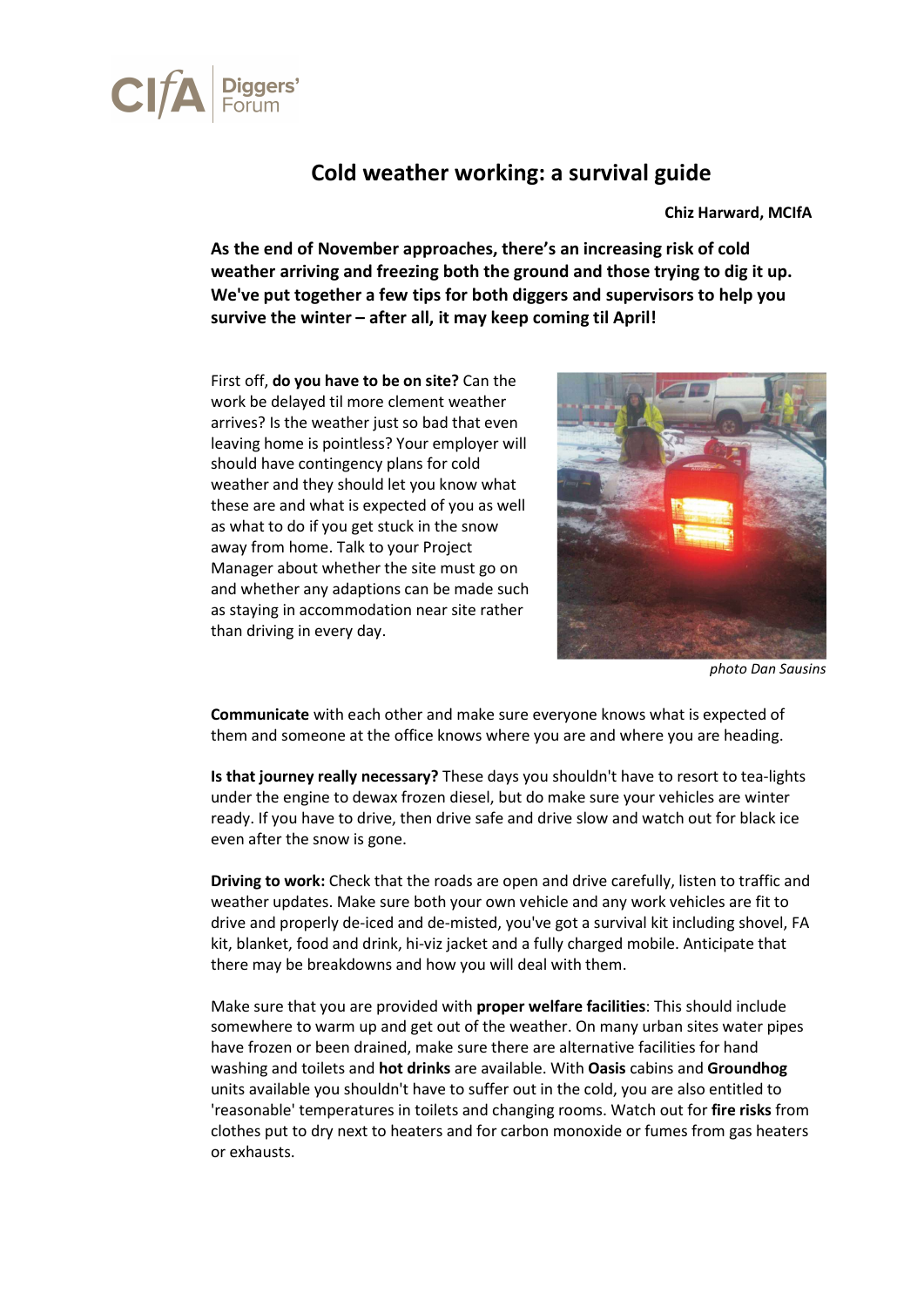

As a supervisor make sure your colleagues keep warm and aren't suffering, think about having **extra rest breaks** to allow staff to thaw out. The pressure may be on you to carry on, but the company will lose far more money if everyone goes off sick with exhaustion. Make sure risk assessments are updated and give a toolbox talk to staff to ensure that everyone knows where they stand.

Some medical conditions such as heart conditions and respiratory diseases may be exacerbated by cold weather so be aware if any staff are on medication. Watch out for chilblains and frostnip as well as severe shivering which may lead to hypothermia - get the casualty indoors and warm them slowly and seek medical help. Cold can also lead to increased accidents as it is far harder to concentrate and you may be encumbered by bulky clothing.

Keep warm: Get some long johns and use the layer principle to keep warm: take a layer off if you are too warm whilst hacking out that ditch,

but put it back on straight away after. Use wicking tops if possible to draw sweat away from your skin, cotton is not good as it becomes cold and clammy. Wear a hat or balaclava – although make sure your hard hat still fits, maybe make some wrist covers and get some ear muffs to keep your extremities warm and prevent heat loss.

Watch out for wind chill: The wind is what will make it feel really cold, and can cause wind-burn by itself.

Proper gloves: gardening/rigger style gloves just don't cut the mustard in really cold weather. Get a range of gloves including thin gloves that you can wear whilst writing or using survey kit: silk liner gloves fit under heavy work gloves. If you are machine watching consider big overmitts as they keep your hands warm whilst inactive, you can keep a pair of thinner gloves on underneath. Tools are cold, especially steel handled shovels, so make sure your hands are warm and stay warm.

Hand cream: Use a decent cream to stop hands drying out and cracking up. Cracked skin is extremely painful and if the splits are deep they won't heal til the summer. Neutrogena Norwegian Formula is good.

Look after your feet: keep them warm, use two pairs of socks if need be, thin liner socks add warmth for little bulk. Put fresh socks on when you get off site - you don't want trench foot. Wash and pamper your feet every day, you're on them all day so give them some TLC and a nice warm soak.

Mind out for ice and snow-ice: Slips and trips, especially when the ground is covered in snow, are a major cause of accidents. Keep the site tidy and grit or clear walkways.

Cover the site: If the site is small enough you may be able to use tarpaulins or plastic sheeting. 'Terram' geotextile is especially good.

The sheeting will allow you to remove snowfall quickly, and will insulate the ground. If you can't cover it, then sweep up snow before any thaw.

Get a heater! We used a portable space heater to thaw out frozen stratigraphy (and diggers) and it worked a treat. Make sure the